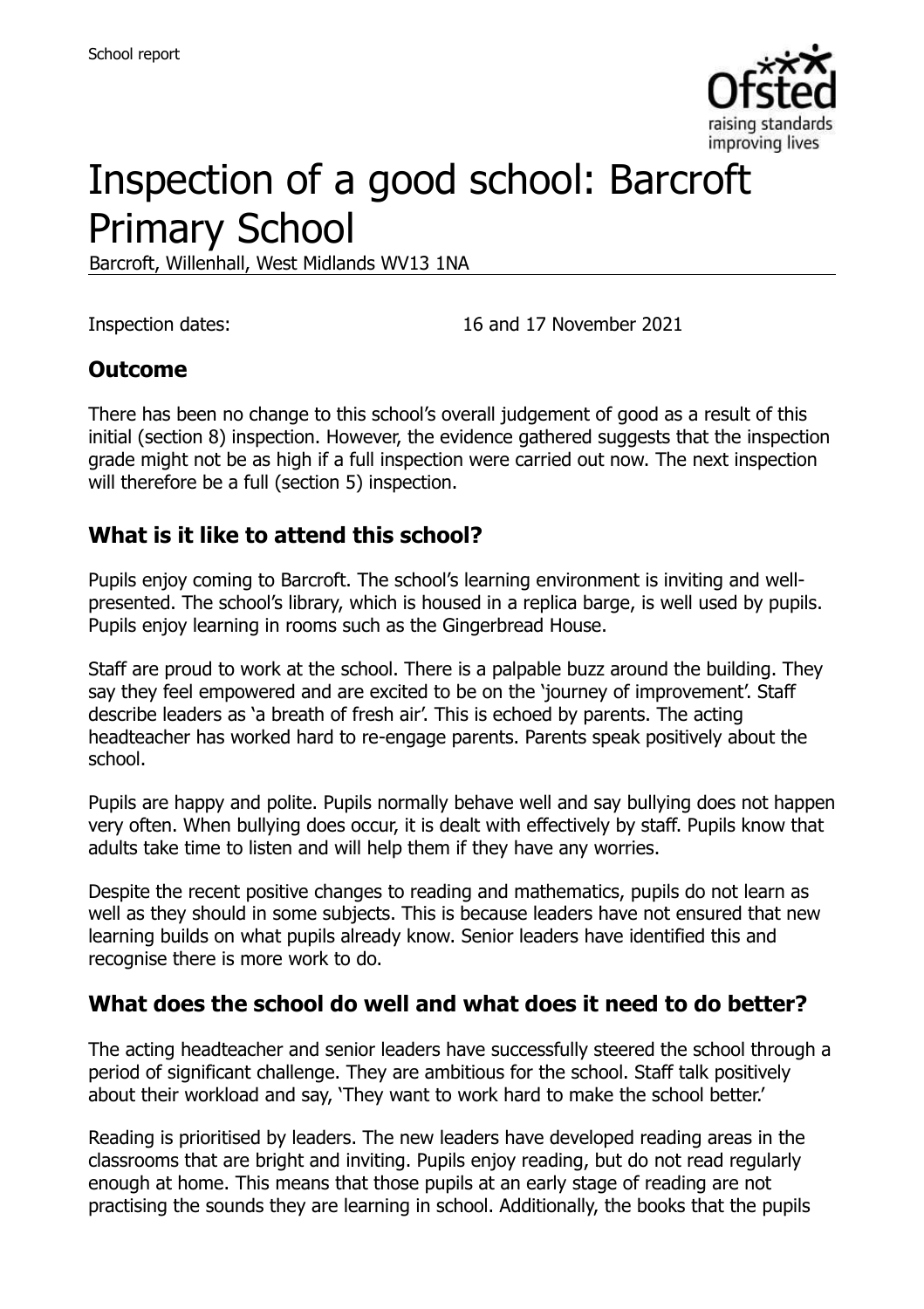

take home do not always support the sounds that they have been learning. This means that some of the books contain words that pupils cannot read. As a result, some pupils do not learn to read as quickly as they should.

In some subjects, leaders have identified the important knowledge that pupils need to know and remember. For example, in mathematics the knowledge and concepts that pupils need to know are carefully sequenced to make sure that new learning builds on prior knowledge. Pupils remember this knowledge and apply it to a variety of problems. However, in some subjects, leaders have not mapped out the key knowledge pupils need. This means that teachers do not always know what they should be teaching and in what order. As a result, pupils do not remember the important knowledge that they ought to.

Leaders have begun to monitor the impact of their work. However, they have not checked that the recent changes to the curriculum are being implemented consistently. This means that in some classes pupils are not learning as well as their peers. Some pupils have gaps in their knowledge as a result.

The provision for pupils with special educational needs and/or disabilities (SEND) is strong. Parents agree. The school's interim special educational needs coordinator (SENCo) has worked quickly to ensure that all learning plans are up to date and reflect the most appropriate support for pupils. Staff plan appropriate adaptations to the curriculum and support these pupils to learn well. For example, in the early years, staff use Makaton effectively to help all children to communicate.

The early years is a hive of activity. Children in Nursery settle into routines quickly. This is supported by clear timetables, so children can see what is happening next. When returning from learning outside, one Nursery child looked at the timetable and said, 'It's story now everyone.'

Governors are reflective. They recognise that they have not challenged leaders enough in the past. They are beginning to develop their skills so they can hold leaders to account more effectively.

Leaders prioritise pupils' personal development. Pupils learn about the important issues within their local community, such as child criminal exploitation, building healthy relationships, and how to keep themselves safe. Leaders have developed a programme of character development for the school. Pupils and staff receive awards for exhibiting values such as 'having courage' and 'helping others'. These awards help pupils to develop their understanding of social and moral responsibility. Plans are in place for pupils to take part in trips and a range of extra-curricular activities. However, these have been postponed due to the COVID-19 pandemic. Pupils are looking forward to these starting up again soon.

In discussion with the headteacher, the inspectors agreed that curriculum planning and sequencing may usefully serve as a focus for the next inspection.

# **Safeguarding**

The arrangements for safeguarding are effective.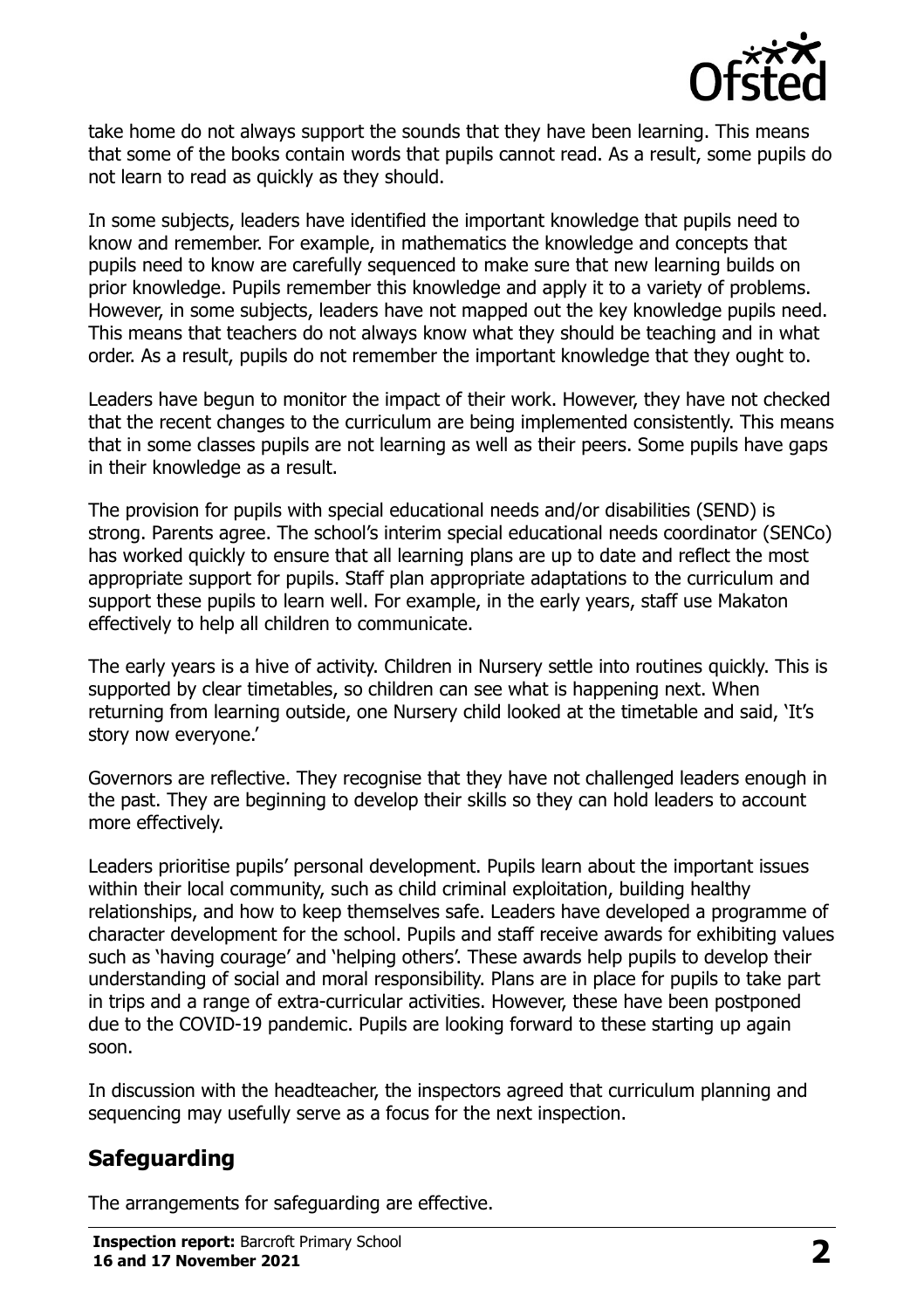

There is a strong culture of safeguarding in the school. Leaders know their local community well. They understand the challenges that their pupils face. As a result, leaders make sure staff receive appropriate training to identify pupils who are at risk of harm. Staff are vigilant and responsive to any concerns they have about pupils. Leaders act swiftly on these concerns. They work effectively with a range of external agencies to ensure that these pupils are kept as safe as possible.

The school carries out all the required checks for adults employed at the school. Records are well organised and up to date.

# **What does the school need to do to improve?**

# **(Information for the school and appropriate authority)**

- Some pupils do not get the opportunity to practise the sounds they have learned regularly enough with books that precisely match their phonics ability. This prevents these pupils from becoming better readers. Leaders should make sure that pupils practise reading regularly from books that are matched to their reading ability.
- Curriculum plans in some subjects do not set out the essential knowledge that leaders expect pupils to know and remember. This is a barrier to pupils knowing more and remembering more. Leaders should develop curriculum plans that clearly set out the knowledge and vocabulary that pupils are expected to learn in each subject from early years to Year 6.
- Some subject leaders do not have the knowledge and skills to be effective in their roles. This means that they are not making sure that the curriculum is delivered consistently well across the subject. Senior leaders should support subject leaders to ensure that the quality of the curriculum is monitored effectively.
- Governors have not sufficiently held leaders to account. Historically, they have taken what leaders have told them too readily. This meant that governors did not have an accurate understanding of the school. Governors should challenge and explore what leaders tell them to be fully reassured about the quality of education at the school.

# **Background**

When we have judged a school to be good, we will then normally go into the school about once every four years to confirm that the school remains good. This is called a section 8 inspection of a good or outstanding school, because it is carried out under section 8 of the Education Act 2005. We do not give graded judgements on a section 8 inspection. However, if we find evidence that a school would now receive a higher or lower grade, then the next inspection will be a section 5 inspection. Usually this is within one to two years of the date of the section 8 inspection. If we have serious concerns about safeguarding, behaviour or the quality of education, we will deem the section 8 inspection as a section 5 inspection immediately.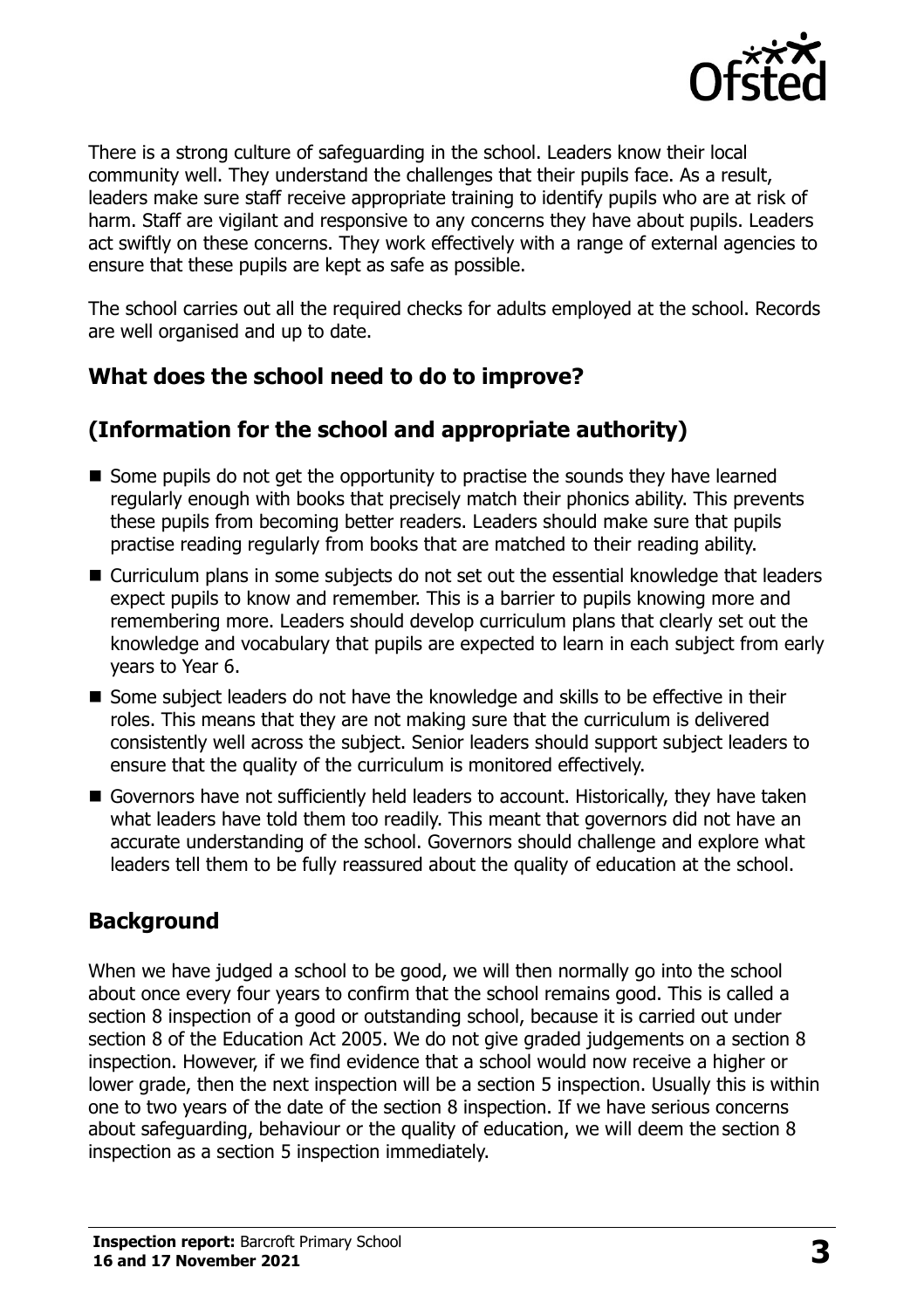

This is the first section 8 inspection since we judged the school to be good in October 2016.

#### **How can I feed back my views?**

You can use [Ofsted Parent View](https://parentview.ofsted.gov.uk/) to give Ofsted your opinion on your child's school, or to find out what other parents and carers think. We use information from Ofsted Parent View when deciding which schools to inspect, when to inspect them and as part of their inspection.

The Department for Education has further quidance on how to complain about a school.

If you are the school and you are not happy with the inspection or the report, you can [complain to Ofsted.](https://www.gov.uk/complain-ofsted-report)

#### **Further information**

You can search for [published performance](http://www.compare-school-performance.service.gov.uk/) information about the school.

In the report, '[disadvantaged pupils](http://www.gov.uk/guidance/pupil-premium-information-for-schools-and-alternative-provision-settings)' refers to those pupils who attract government pupil premium funding: pupils claiming free school meals at any point in the last six years and pupils in care or who left care through adoption or another formal route.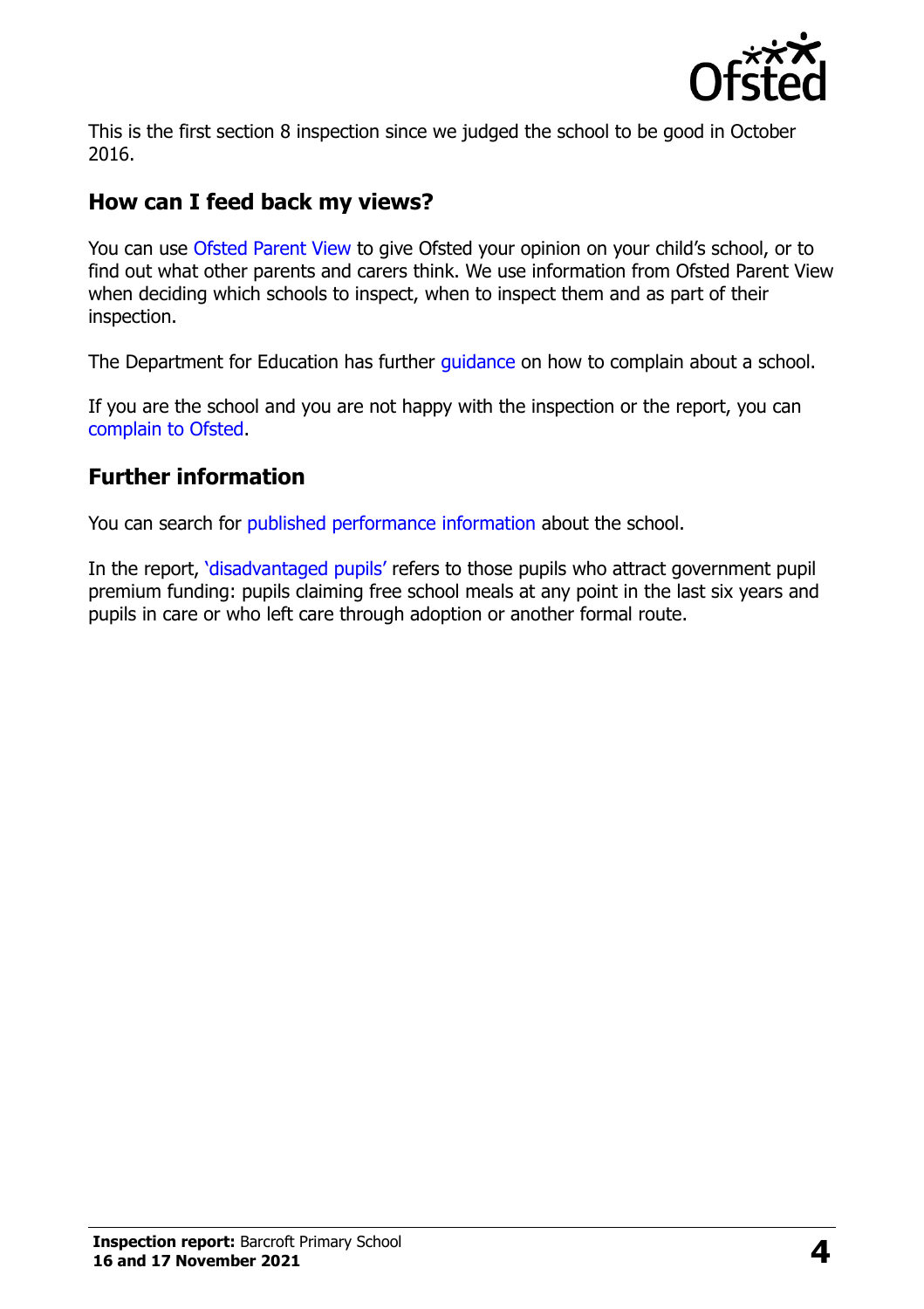

# **School details**

| Unique reference number             | 135081                                                               |
|-------------------------------------|----------------------------------------------------------------------|
| <b>Local authority</b>              | Walsall                                                              |
| <b>Inspection number</b>            | 10200236                                                             |
| <b>Type of school</b>               | Primary                                                              |
| <b>School category</b>              | Community                                                            |
| Age range of pupils                 | 3 to 11                                                              |
| <b>Gender of pupils</b>             | Mixed                                                                |
| Number of pupils on the school roll | 457                                                                  |
| <b>Appropriate authority</b>        | The governing body                                                   |
| <b>Chair of governing body</b>      | <b>Phil Cross</b>                                                    |
| <b>Acting Headteacher</b>           | Paul Drew                                                            |
| Website                             | www.barcroft.walsall.sch.uk                                          |
| Dates of previous inspection        | 13 and 14 October 2016, under section 8 of<br>the Education Act 2005 |

# **Information about this school**

- The school currently has an acting headteacher, acting deputy headteacher, interim SENCo and acting designated safeguarding lead. These staff have come from a local school.
- A proposal is in place to federate with a local school, where the acting headteacher is the substantive head. The school is currently going through a period of consultation about this arrangement.
- The school has a nursery on site for three-year-olds.
- $\blacksquare$  The school is not using alternative provision.
- The school has a breakfast and after-school club that pupils can pay to attend.

# **Information about this inspection**

■ This was the first routine inspection the school received since the COVID-19 pandemic began. Inspectors discussed the impact of the pandemic with school leaders and have taken that into account in their evaluation.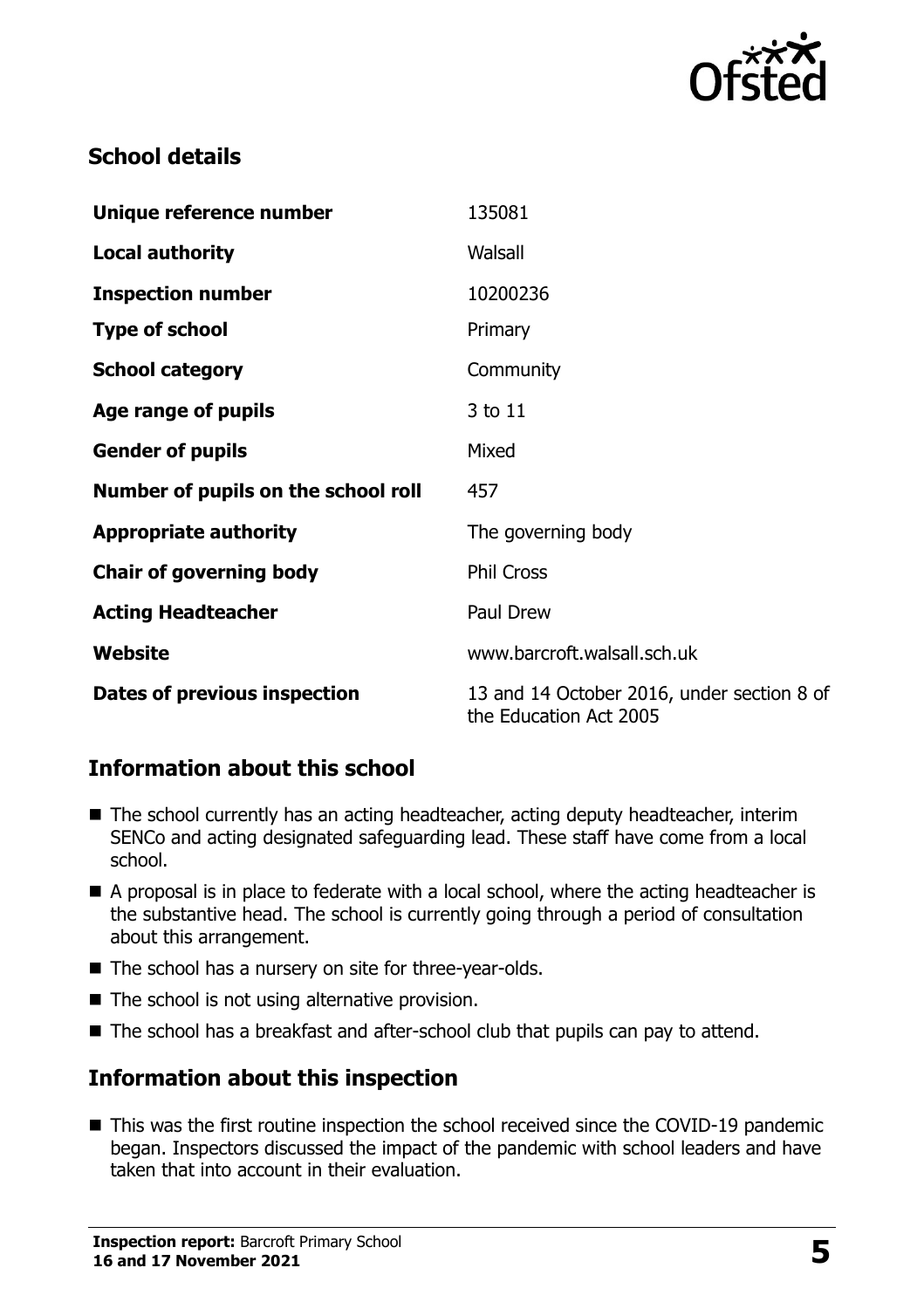

- **Inspectors met with the acting headteacher, acting deputy headteacher, the interim** SENCo and other leaders.
- **Inspectors also met with a group of governors, including the chair of the governing** body.
- Meetings were held with curriculum leaders and class teachers.
- Inspectors met with the acting designated safeguarding lead and examined school records and discussed safeguarding cases.
- Inspectors completed deep dives in the following subjects: reading, mathematics and science. For each deep dive, inspectors met with subject leaders, looked at curriculum plans, visited a sample of lessons, spoke to teachers, spoke to pupils about their learning and looked at samples of pupils' work.
- Inspectors considered the responses to Ofsted's online survey, Ofsted Parent View, and the views of staff in Ofsted's online survey. Inspectors spoke with parents at the beginning of the school day.
- Inspectors spoke with pupils informally during breaktimes and observed pupils playing.
- **Inspectors met with staff informally throughout the inspection.**

#### **Inspection team**

Eve Morris, lead inspector **Her Majesty's Inspector** 

Alexander Laney **Her Majesty's Inspector**